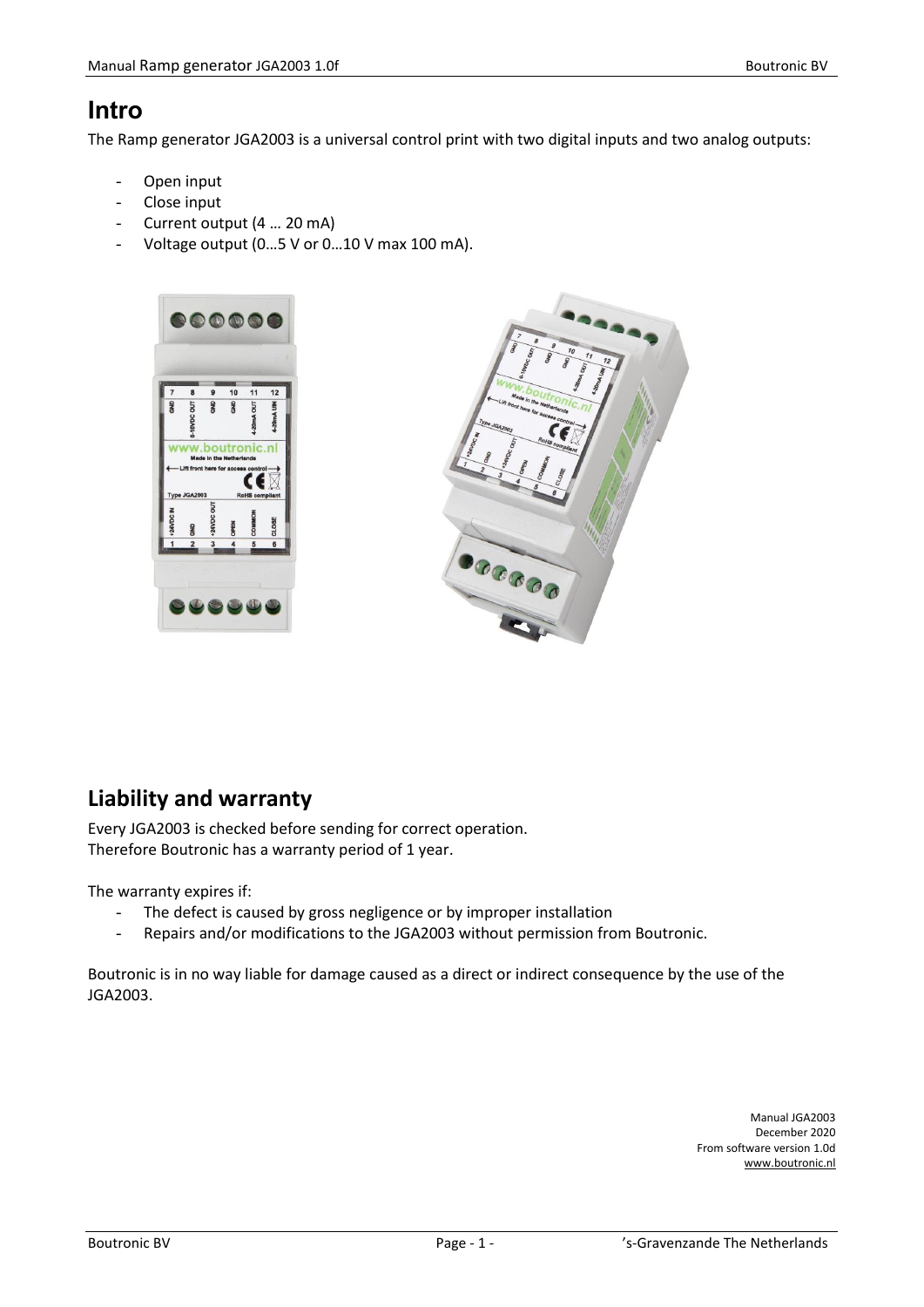## <span id="page-1-0"></span>**Menu**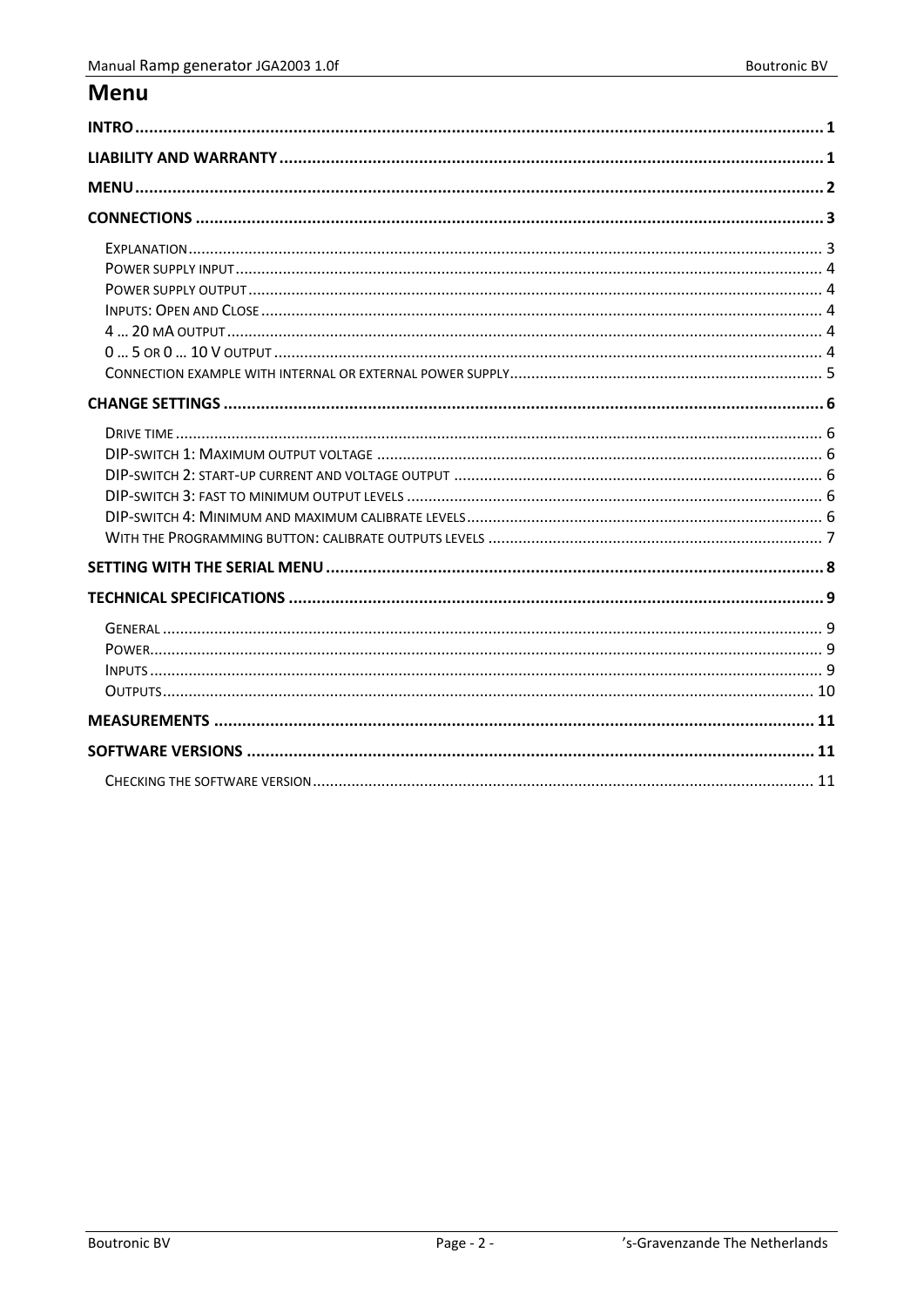# <span id="page-2-0"></span>**Connections**

In the figure below, the JGA2003 is shown schematically:



## <span id="page-2-1"></span>**Explanation**

| <b>Nr</b>      | <b>Unit</b>        | Description                                                              |  |  |  |
|----------------|--------------------|--------------------------------------------------------------------------|--|--|--|
| 1              | Connection 7  12   | Connection 7  12, see front for type of connections                      |  |  |  |
| $\mathfrak{D}$ | Potentiometer      | With this potentiometer you can set the total drive time for the outputs |  |  |  |
|                |                    | going from minimum to maximum output level (30  240 sec)                 |  |  |  |
| 3              | LED's              | L1: When this LED is on, the analog outputs are increased                |  |  |  |
|                |                    | L2: When this LED is on, the analog outputs are decreased.               |  |  |  |
|                |                    | L3: This LED is on when the button is pressed                            |  |  |  |
| 4              | Programming button | Programming button to change program settings.                           |  |  |  |
| 5              | Firmware port      | Connection to PCB (with a Boutronic dongle) for firmware update          |  |  |  |
|                |                    | or programming settings                                                  |  |  |  |
| 6              | Dipswitches        | DIP 1: Maximum output voltage                                            |  |  |  |
|                |                    | DIP 2: Start-up voltage and current output                               |  |  |  |
|                |                    | DIP 3: Fast to minimum output levels                                     |  |  |  |
|                |                    | DIP 4: Minimum and maximum calibrate levels                              |  |  |  |
|                |                    | See chapter change settings                                              |  |  |  |
|                | Connection 1  6    | Connection 1  6, see front for type of connections                       |  |  |  |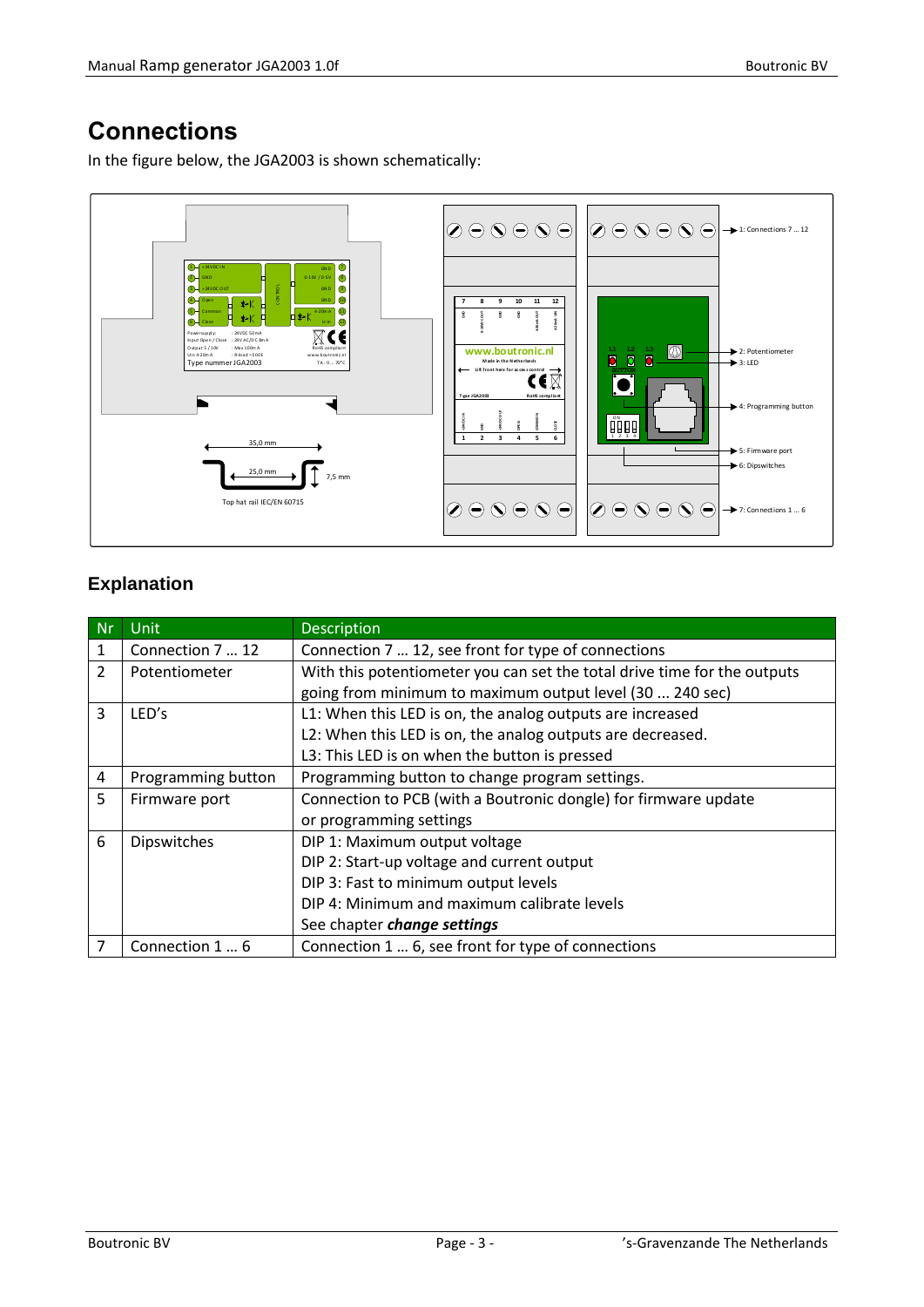#### <span id="page-3-0"></span>**Power supply input**

The power supply for the JGA2003 is 20 … 30VDC or 20 … 24 VAC, internally single-sided rectified and feeds the internal controller and the voltage output. Taking into account that one of the AC is connected to the GND and that the voltage output functions with respect to the GND.

#### <span id="page-3-1"></span>**Power supply output**

The power out is the same as the power input (single-sided rectified and with capacitor buffered) and has an internal resettable fuse. This power supply can be used to power the 4… 20 mA output.

#### <span id="page-3-2"></span>**Inputs: Open and Close**

Inputs for driving the output signals are 10 … 30 VAC/DC (5 … 20 mA) and optically separated. OPEN: Increase output signal(s) CLOSE: Decrease output signal(s)

#### <span id="page-3-3"></span>**4 … 20 mA output**

The 4 … 20 mA output is optically isolated. In this way, a connection can easily be made with a system that has a different supply potential than the JGA2003. The 4 ... 20 mA output is increased or decreased through the open and close input. The total run time from 4 … 20 mA can be set from 30 to 240 seconds with the potentiometer. The potentiometer is set to 115 seconds by default.



#### <span id="page-3-4"></span>**0 … 5 or 0 … 10 V output**

The voltage output can be set through DIP-switch 1 whether the output voltage is 0 … 5 V or 0 … 10 V. The voltage output is increased or decreased through the open and close input.

The total run time from 0 … 5 or 0 … 10 V can be set from 30 to 240 seconds with the potentiometer. The potentiometer is set to 115 seconds by default.

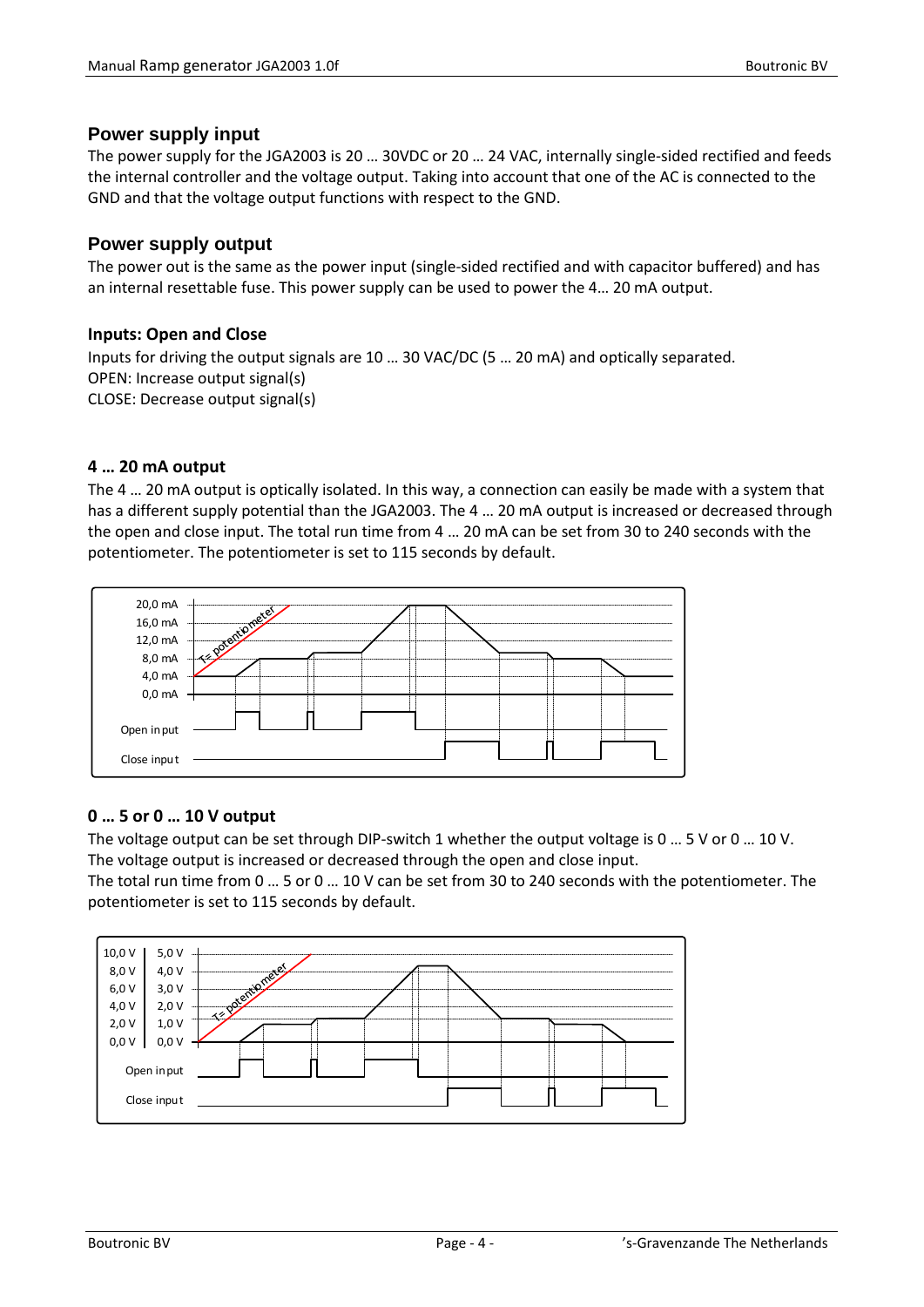### <span id="page-4-0"></span>**Connection example with internal or external power supply**

#### **Internal power supply**

Below is the connection diagram using the internal power supply. Due to this method, there is no optical separation between the JGA2003 and the external system to which the 4 … 20 mA is connected. The 0 ... 5 V or 0 ... 10 V has no optical isolation.



#### **External power supply**

Below is the connection diagram using the external power supply. Due to this method, there is an optical separation between the JGA2003 and the external system to which the 4 … 20 mA is connected. The 0 … 5 or 0 … 10 V has no optical isolation.



#### **Control with climate computer with feedback**

The JGA2003 can be used to convert the OPEN and CLOSE control from a climate computer to a 4 … 20 mA signal. For a feedback signal the JGA2003 can send a voltage back to the climate computer (0 … 5 V or 0 … 10 V max 100 mA).

This example is shown in the figure below:

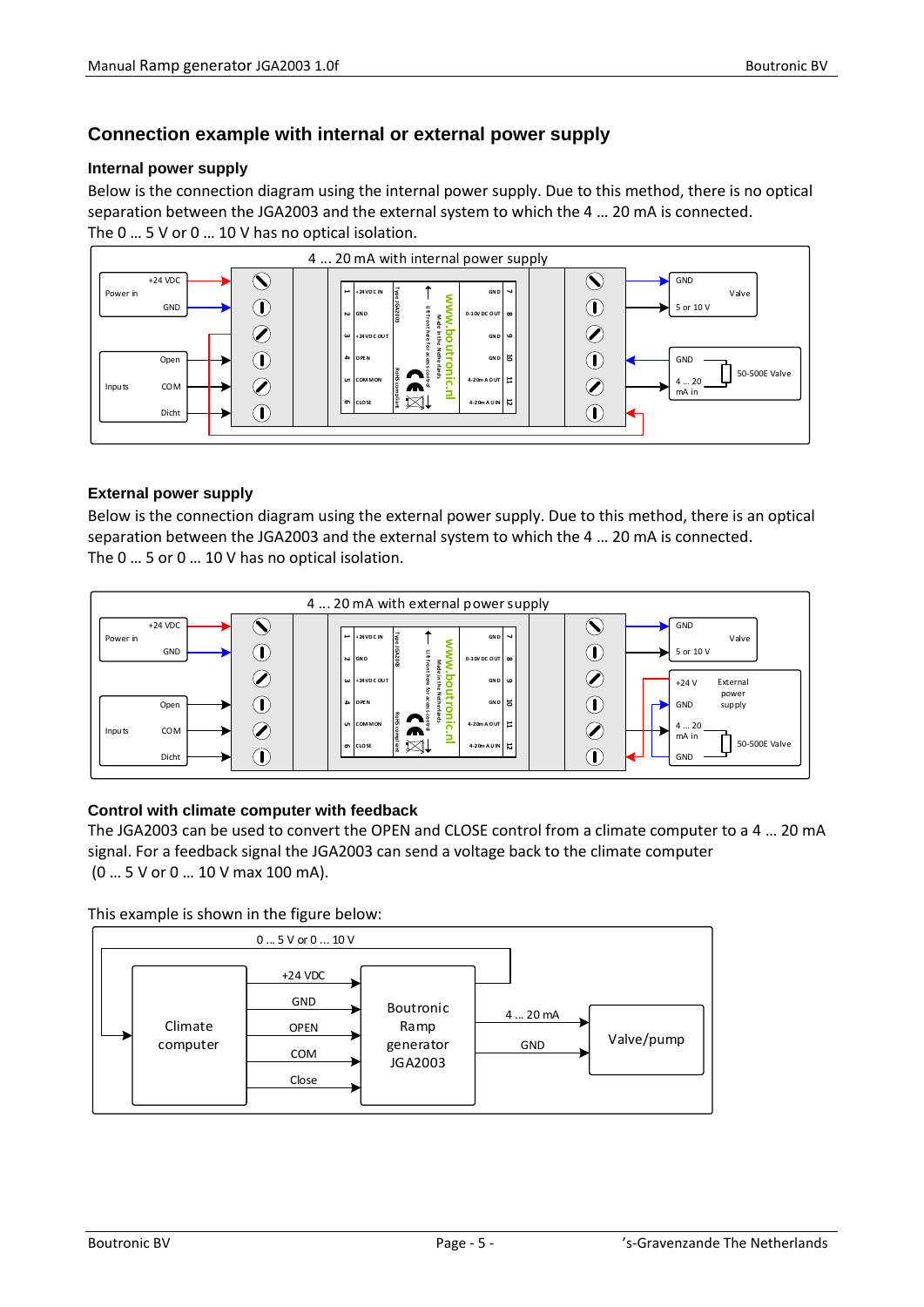# <span id="page-5-0"></span>**Change settings**

<span id="page-5-1"></span>This chapter describes how you can change the settings.

#### **Drive time**

You can set the total drive time of the outputs (0 … 100%) with the potentiometer. When you turn the potentiometer CCW you set the minimum time (30 sec), when you turn the potentiometer CW you set the maximum time (240 sec).

#### <span id="page-5-2"></span>**DIP-switch 1: Maximum output voltage**

The maximum output voltage can be set with DIP-switch 1:

- Set to off, the maximum output voltage is 5 V.
- <span id="page-5-3"></span>Set to on, the maximum output voltage is 10 V.

### **DIP-switch 2: start-up current and voltage output**

When the JGA2003 starts up the output value is set standard to 4mA and 0V.

This can be changed as followed:

- Set DIP-switch 2 to on. (activate memory)
- As soon as the outputs have the desired output levels you must activate the OPEN and CLOSE inputs simultaneous (the Open and Close LED both turn on).
- As soon as the LED's Open and Close turn off the value is being stored.
- When the JGA2003 starts up the outputs are as stored.

### <span id="page-5-4"></span>**DIP-switch 3: fast to minimum output levels**

When DIP-switch 3 is on, the outputs will drop from maximum to minimum in 1 second.

This function can be set as followed:

- Set DIP-switch 3 to on and leave it in this position. (activate)
- Activate both Open and Close inputs to set to minimum values. As soon as the LED's Open and Close turn off and on, the value is at the minimum level.

*Note: When DIP-switch 2 is also activated, the saved value is set on start-up. (The value of the output cannot be saved anymore)*

#### <span id="page-5-5"></span>**DIP-switch 4: Minimum and maximum calibrate levels**

When you set DIP-switch 4 to on you can (by the menu of the USB port with a special Boutronic Dongle) set the maximum output level for calibrating

- Current: Normally the calibrate level for min (4 mA) are between 2 mA and 6 mA and the calibrate level max (20 mA) are between 18 mA and 21 mA. When DIP-switch 4 is activated the calibrate levels can be set between 1 mA and 21 mA.
- Voltage: Normally the calibrate level for min (0 V) are between 0 V and 1 V and the calibrate level max (5/10 V) are between 4 … 6 or 9 … 11 V. When DIP-switch 4 is activated the calibrate levels can be set between 0 and 5/10 V.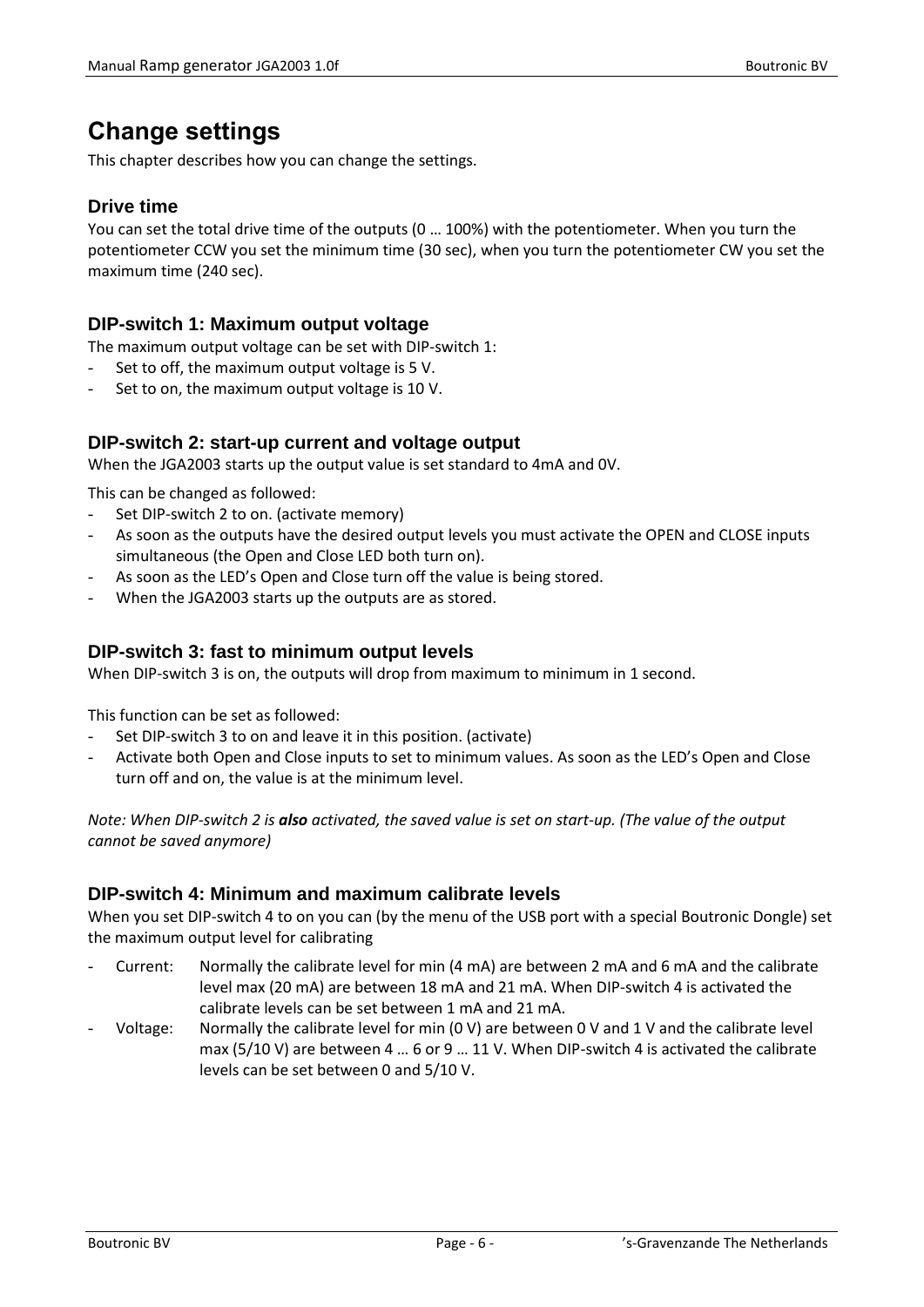#### <span id="page-6-0"></span>**With the Programming button: calibrate outputs levels**

Press the Programming button switch and keep this for 5 seconds until all led's turn on. Then release the switch and L2 will start blinking.

- By pressing shortly the Programming button you'll increase the value. (When the value exceeds the maximum value, the value will be set the minimum value)
- By pressing the Programming button long (until all led's turn on) you'll store the current value in the memory. (This setting will be remembered after power loss).

*Note: If you don't press the Programming button for more than 1 minute, you will leave the menu automatically.*

#### **Menu structure**

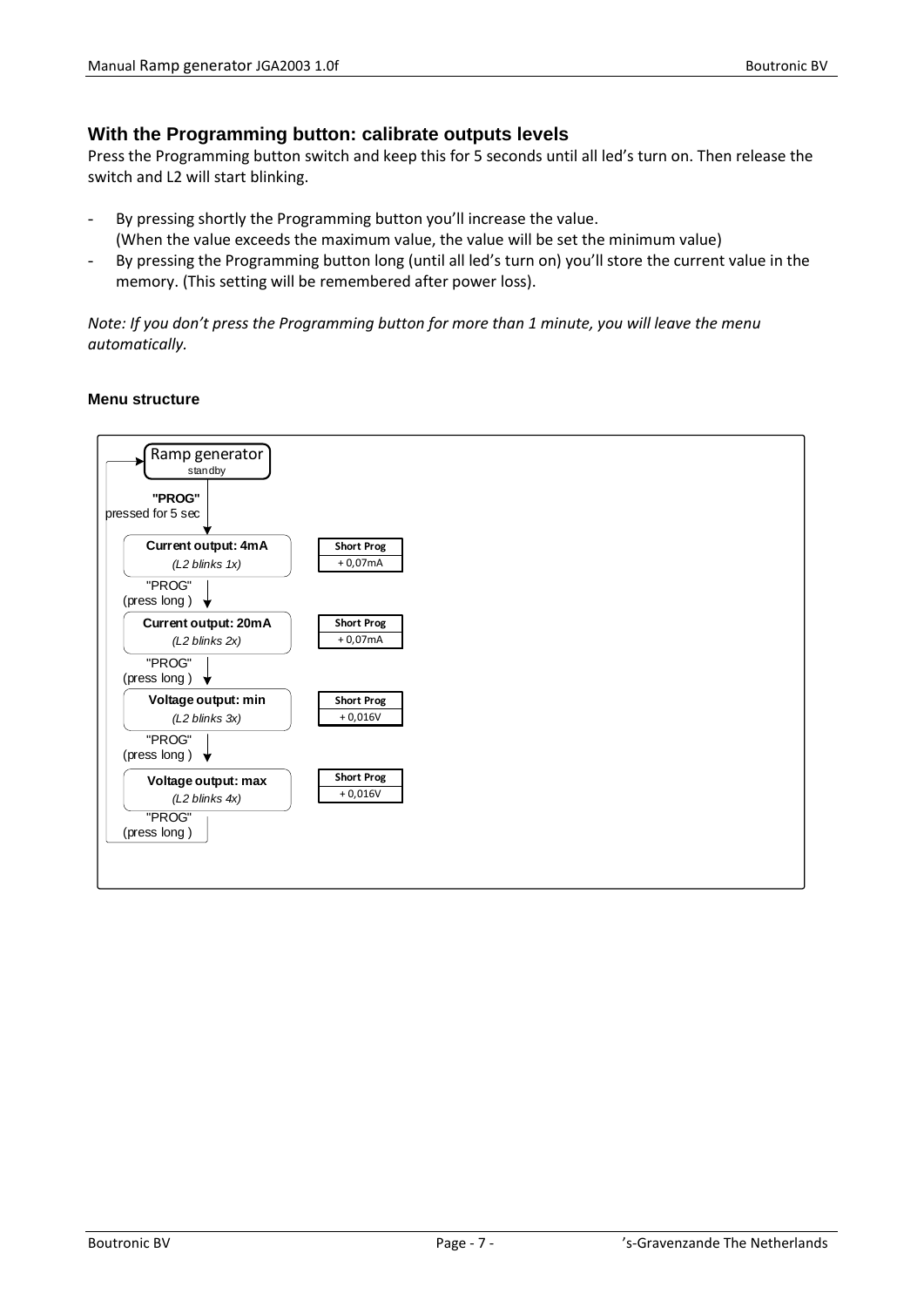# <span id="page-7-0"></span>**Setting with the serial menu**

You can change the settings with the USB port and the Boutronic Studio. The Boutronic Studio can be downloaded from the website www.boutronic.nl

- 1. Connect the JGA2003 to your PC by a Boutronic USB dongle.
- 2. Open the Boutronic Studio 2 with the tab 'Terminal', set the baud rate to 9600 and connect.
- 3. Click on the black screen with the mouse and press three times the  $+$  ( $++$ )

```
The following text is given on the screen:
*** CONFIGMENU ***
- iCFG_4mA
The current output will be set to 4 mA.
```
With the '**+**' key the output level will be increased With the '**-**' key the output level will be decreased With the '**enter'** key the value will be stored. With the '**esc'** key the programming will be stopped. *With the 'F' key you will set all setting to factory levels.*



- 4. When you press the '**enter'** switch you confirm the set value and it will be stored: \_SAVE:4mA
- 5. You can change the next settings
- 6. After the last setting you'll leave the menu. When there isn't a key pressed for over a minute you'll leave automatically the menu, You'll see:
	- RUN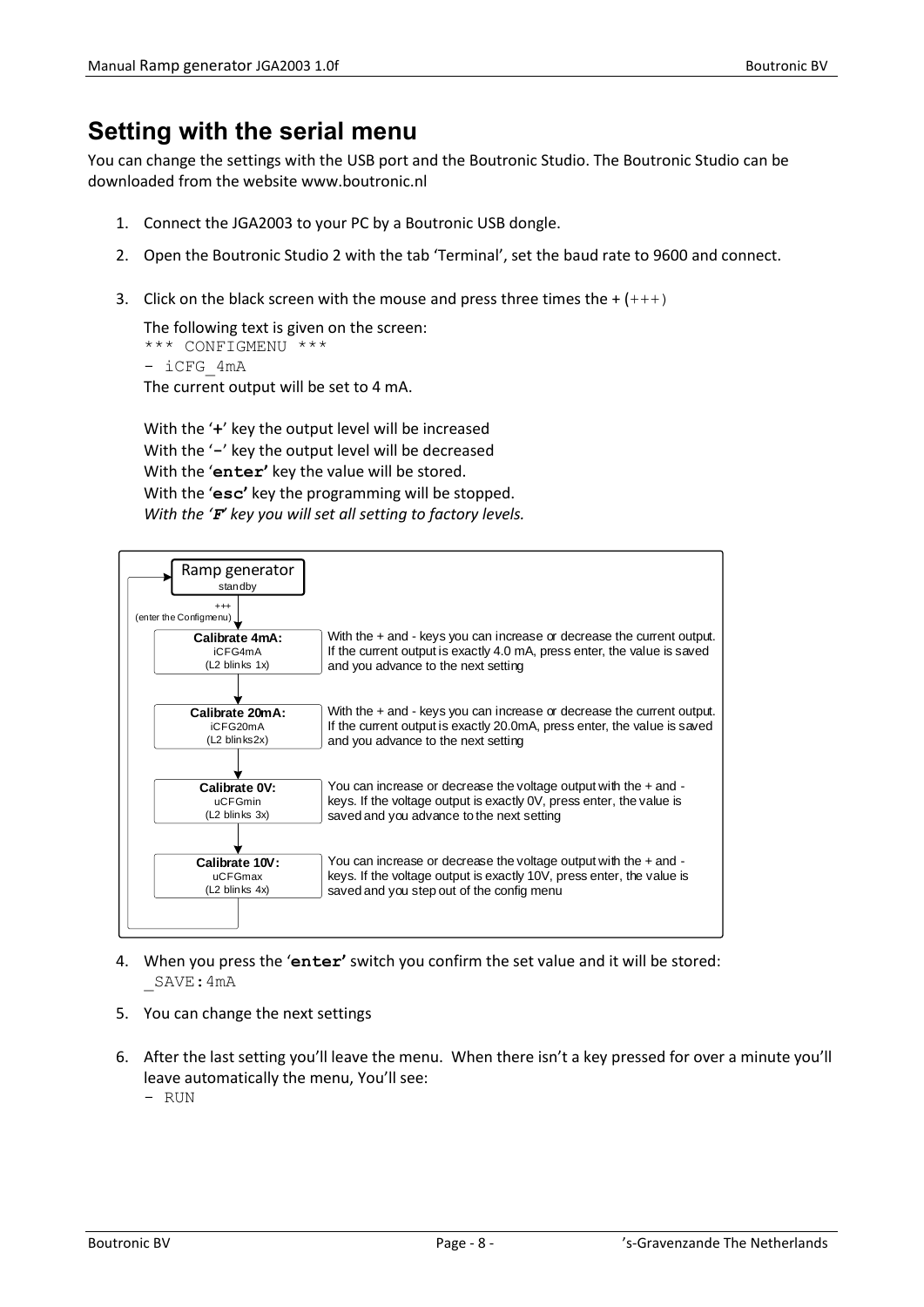# <span id="page-8-0"></span>**Technical specifications**

## <span id="page-8-1"></span>**General**

| <b>Description</b>      | Value                   | <b>Unit</b>       | <b>Remarks</b>      |
|-------------------------|-------------------------|-------------------|---------------------|
| Measurement             | 90 x 36 x 57            | mm                | LxBxH               |
| Mounting                | DIN-rail (Top hat rail) |                   | <b>IEC/EN 60715</b> |
| Material                | <b>Plastic ABS</b>      |                   |                     |
| Weight                  | 80                      | gram              |                     |
| Temperature storage     | $-20+60$                | $^{\circ}$ $\sim$ |                     |
| Temperature operational | $0+55$                  | $^{\circ}$ C      |                     |
| Relative humidity       | 10~95% RH @ 40°C,       |                   |                     |
|                         | non-condensing          |                   |                     |
| Protecting range        | <b>IP20</b>             |                   |                     |

#### <span id="page-8-2"></span>**Power**

| Description | Min                      | Typ.                     | Max                      | Unit       | <b>Remarks</b> |
|-------------|--------------------------|--------------------------|--------------------------|------------|----------------|
| Power in    | 20                       | 24                       | 30                       | <b>VDC</b> |                |
|             | 20                       | 24                       | 24                       | <b>VAC</b> |                |
|             | $\overline{\phantom{0}}$ | 35                       | $\overline{\phantom{0}}$ | mA         |                |
| Power out   | 20                       | $\overline{\phantom{a}}$ | 30                       | <b>VDC</b> |                |
|             |                          | $\overline{\phantom{a}}$ | 150                      | mA         |                |

1. Note: one of the phases is directly connected to the GND.

2. This voltage is equal to the power supply in (single-sided rectified and with capacitor buffered)

3. With a resettable fuse

## <span id="page-8-3"></span>**Inputs**

#### **Open and close inputs**

| <b>Description</b> | Min                      | Typ.                     | Max  | Unit'  | <b>Remarks</b> |
|--------------------|--------------------------|--------------------------|------|--------|----------------|
| Separation         | $\overline{\phantom{0}}$ | $\overline{\phantom{a}}$ | 3750 | Vrms   | Optical        |
| Input voltage      | 10                       | $\overline{\phantom{0}}$ | 30   | VAC/DC |                |
| Input current      |                          | $\overline{\phantom{0}}$ | 20   | mA     |                |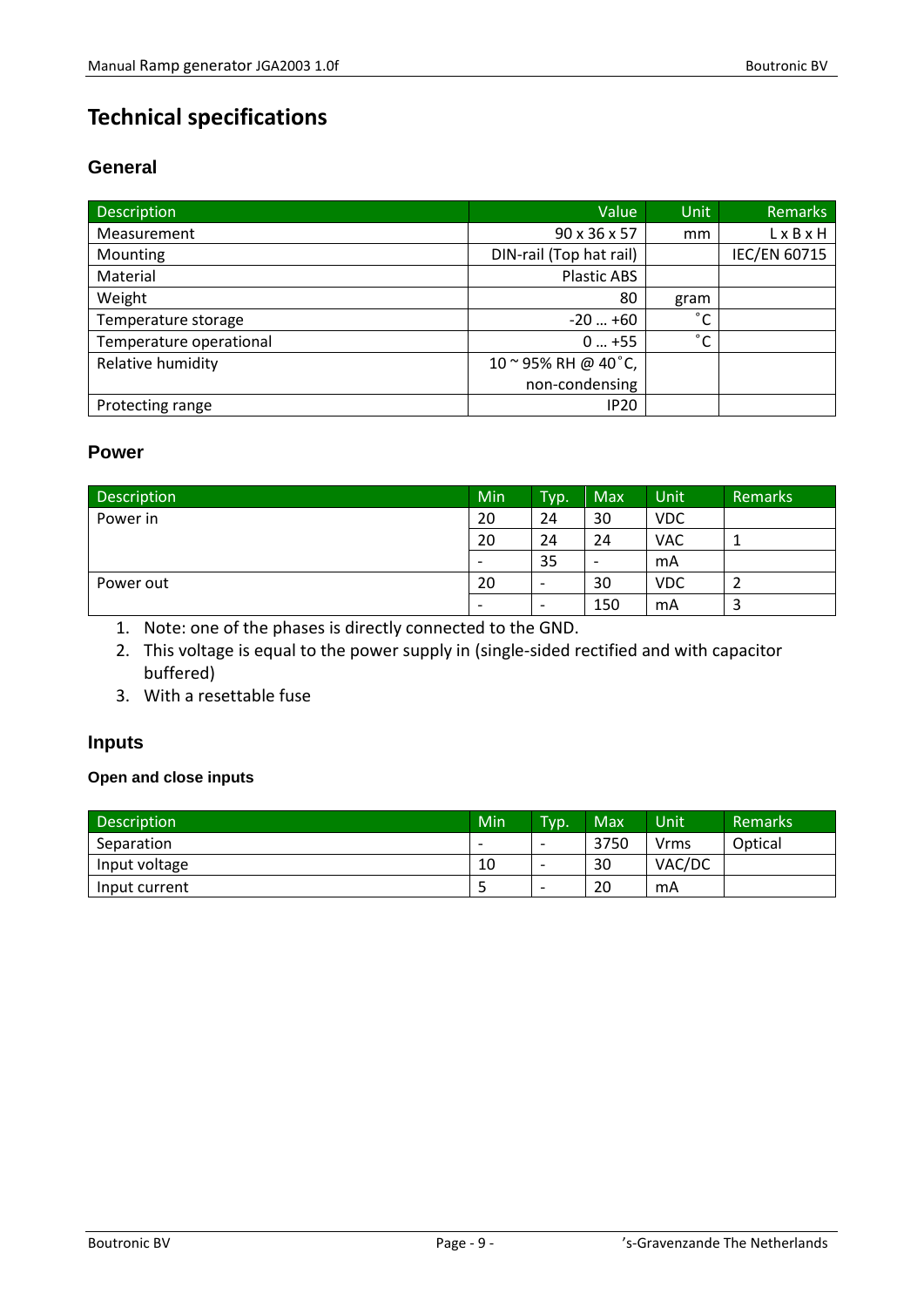## <span id="page-9-0"></span>**Outputs**

| Description                                     | Min | Tvo. | Max | <b>Unit</b> | Remarks |
|-------------------------------------------------|-----|------|-----|-------------|---------|
| l Increase and decrease time with potentiometer |     | 135  | 240 | sec         |         |

## **Current output**

| <b>Description</b> | Min | Typ.                     | Max  | Unit    | <b>Remarks</b> |
|--------------------|-----|--------------------------|------|---------|----------------|
| Separation         | -   | -                        | 2500 | Vrms    | Optical        |
| Output current     | 4   | $\overline{\phantom{0}}$ | 20   | mA      |                |
| Input voltage      | 20  | 24                       | 30   | VDC.    |                |
| Resolution         |     | 0,07                     |      | mA/step |                |
| Impedance          | 50  |                          | 500  | Ω       |                |

## **Voltage output**

| <b>Description</b> | Min                      | Typ.                     | Max  | Unit.  | Opmerkingen      |
|--------------------|--------------------------|--------------------------|------|--------|------------------|
| Output voltage     | 0,1                      | $\overline{\phantom{0}}$ | 6,0  |        | DIP-switch 1 off |
|                    | 0,1                      | $\overline{\phantom{0}}$ | 10,5 |        | DIP-switch 1 on  |
| Resolution         | $\overline{\phantom{0}}$ | 0.016                    | -    | V/stap |                  |
| Output current     | $\overline{\phantom{0}}$ | $\overline{\phantom{0}}$ | 100  | mA     |                  |